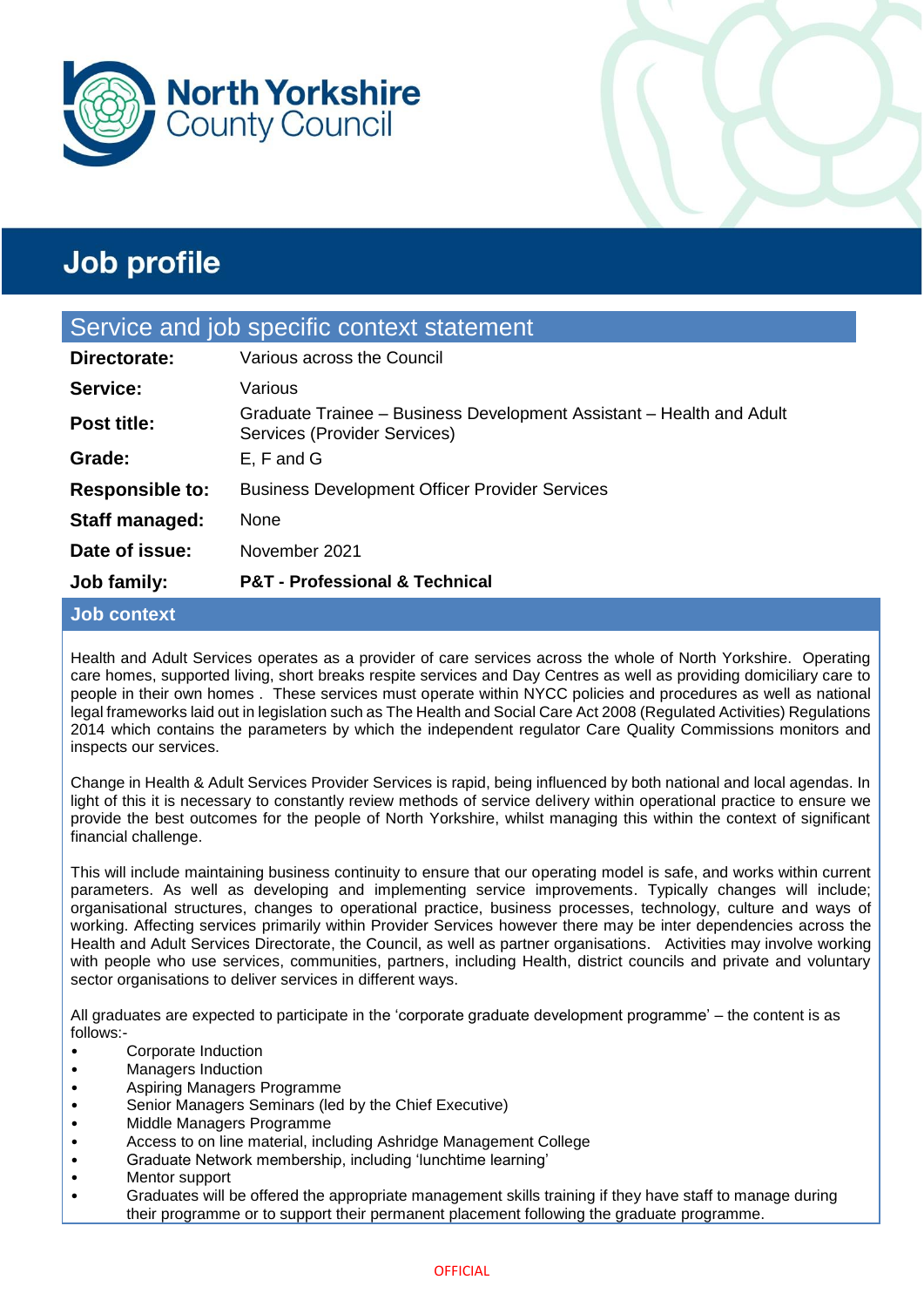



### **Job specifics**

Under the direction of the Business Development Officer, the post holder will undertake a range of support activities relating to the Directorate's transformation agenda. These activities may include:

- Collect, collate and analyse data
- Support programmes and projects.
- Produce reports
- Research information and services
- Contribute to service re-design
- Practically contribute to restructure implementation.
- **Monitoring bed availability within provider Services**
- **Monitoring property development works and maintenance to ensure completions within agree timescales.**

The post holder may at times be working on more than one project at once and will need to be able to prioritise and balance their own work accordingly.

Graduates who join NYCC are expected to:

- $\triangleright$  achieve the objectives set for them;
- $\triangleright$  ask for help/clarity where needed;
- $\triangleright$  develop their knowledge through self-directed study further research, reading and questions;
- $\triangleright$  fully participate in all training opportunities through on the job experience, mentoring and coaching and formal training and learning;
- $\triangleright$  work toward becoming professional member/associate where appropriate;
- $\triangleright$  make the most of the opportunities available within NYCC; and
- demonstrate NYCCs expected behaviours of:
	- 1. focussing on customers and communities;
	- 2. taking responsibility;
	- 3. working together;
	- 4. acting with integrity
	- 5. building a culture of continuous improvement and innovation; and
	- 6. leading by example.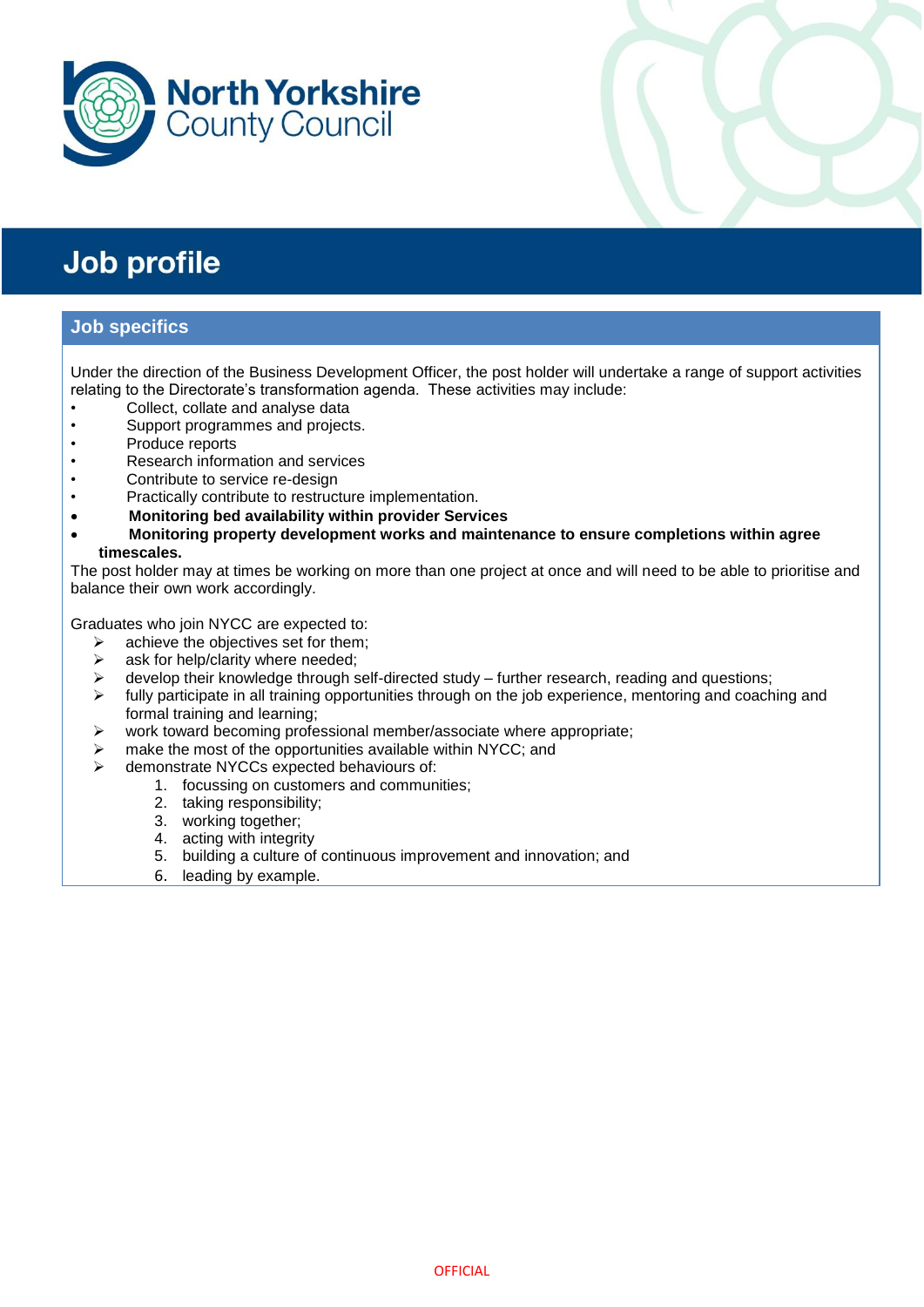



#### **Career progression**

- The post is a 2 year development post which can be tailored (within reason) to meet the career aspirations of the postholder.
- The first 6 months will focus on learning the business of the team. In the second 6 months the postholder would take on more independent project work, in the second year they will be expected to manage a project independently with oversight rather than close supervision. They will also fully understand the nature of the business and be able to suggest organisational/operational change/developments as part of the leadership team.

Pay progression will be based on performance review at 6 months and then 12 months as follows:

- $\triangleright$  Months 1-6 spinal point 6, Grade E
- $\triangleright$  Months 7-12 spinal point 8, Grade F
- > Months 13-24 spinal point 13, Grade G

#### **Structure**

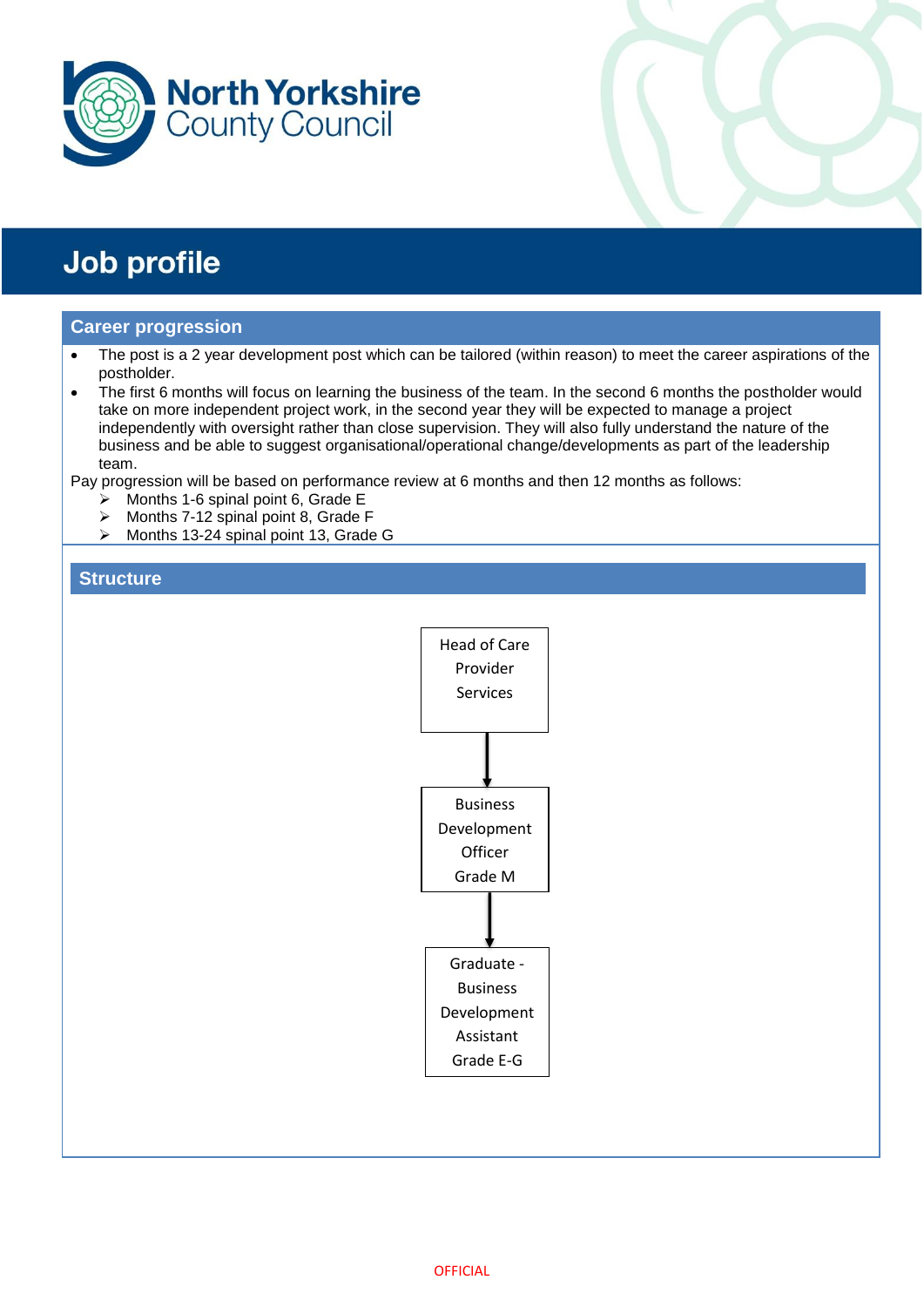

## Job Description

| <b>Job purpose</b>                 | Typical graduate placements are required to deliver a range of<br>projects within an area of specialism within the County Council to<br>effectively meet the organisation's needs.                                                                                                                                                                                                                                                                                                                                                                                           |
|------------------------------------|------------------------------------------------------------------------------------------------------------------------------------------------------------------------------------------------------------------------------------------------------------------------------------------------------------------------------------------------------------------------------------------------------------------------------------------------------------------------------------------------------------------------------------------------------------------------------|
| <b>Operational</b><br>management   | Deliver a quality service to internal and/or external customers as required;<br>$\bullet$<br>Provide a complete 'end to end' service delivery, establishing ownership<br>$\bullet$<br>and closure as needed.<br>Support on the development, delivery and evaluation of interventions,<br>$\bullet$<br>including training and workshops to managers on the specifics for the<br>project/service area.<br>Support the corporate lead for a specialist subject area including acquiring<br>and maintaining specialist knowledge, supporting on related policy and<br>processes. |
| <b>Communications</b>              | Provide advice and guidance on the area of the service delivery the<br>$\bullet$<br>graduate is placed within as part of the project development and<br>implementation.<br>Clearly communicate the requirements of the project and prepare clear<br>written reports on progress and analysis carried out.                                                                                                                                                                                                                                                                    |
| Partnership /<br>corporate working | Working with staff from across the different services of the County Council<br>$\bullet$<br>and partner organisations in some cases to support the efficient and<br>effective delivery of services and achievement of project objectives.<br>Ensure links between the project and stakeholders are developed and<br>$\bullet$<br>maintained to provide an efficient service.<br>Develop an understanding of the wider role of the County Council<br>٠                                                                                                                        |
| <b>Resource</b><br>management      | Identify and recommend appropriate action to service manager, and<br>$\bullet$<br>develop and implement guidance and action plans to enable and facilitate<br>the delivery of key initiatives.                                                                                                                                                                                                                                                                                                                                                                               |
| <b>Systems and</b><br>information  | Utilise management information to facilitate achievement of objectives.<br>$\bullet$<br>Use a range of computer systems to manage and progress case work,<br>$\bullet$<br>analyse and report on relevant data and to maintain effective<br>communication.<br>Adopt new ways of working when new systems are introduced,                                                                                                                                                                                                                                                      |
| <b>Policy and</b><br>projects      | Contribute to policy development, consultation and implementation<br>$\bullet$<br>process.<br>Support on Directorate and Corporate projects as appropriate with support<br>$\bullet$<br>from relevant service colleagues.                                                                                                                                                                                                                                                                                                                                                    |